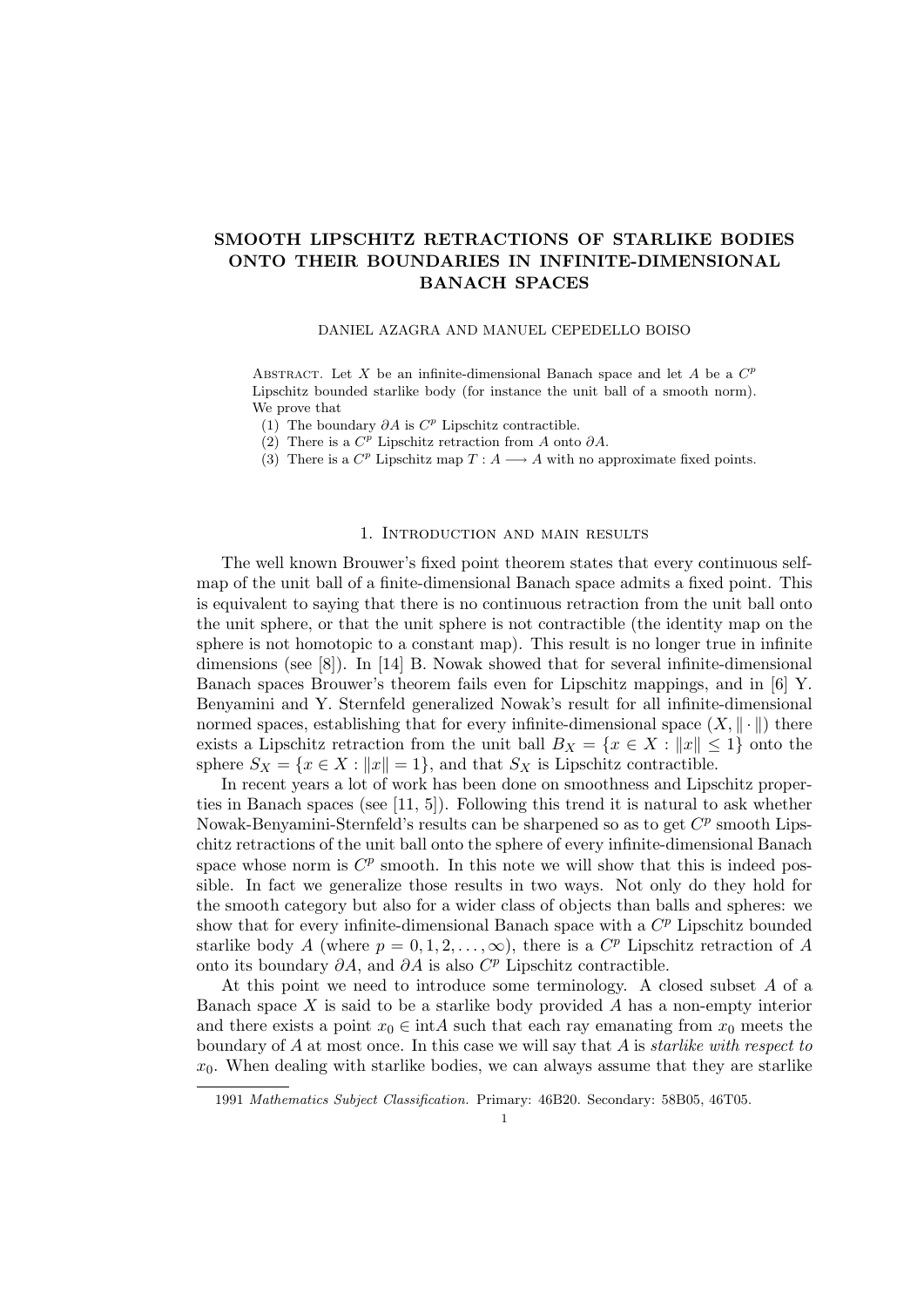with respect to the origin (up to a suitable translation), and we will do so unless otherwise stated. For a starlike body  $A$ , we define the Minkowski functional of  $A$  as

$$
q_A(x) = \inf\{\lambda > 0 \mid \frac{1}{\lambda}x \in A\}
$$

for all  $x \in X$ . It is easily seen that for every starlike body A its Minkowski functional  $q_A$  is a continuous function which satisfies  $q_A(rx) = r q_A(x)$  for every  $r \geq 0$ . Moreover,  $A = \{x \in X \mid q_A(x) \leq 1\}$ , and  $\partial A = \{x \in X \mid q_A(x) = 1\}$ , where  $\partial A$ stands for the boundary of A. Conversely, if  $\psi: X \longrightarrow [0,\infty)$  is continuous and satisfies  $\psi(\lambda x) = \lambda \psi(x)$  for all  $\lambda \geq 0$ , then  $A_{\psi} = \{x \in X \mid \psi(x) \leq 1\}$  is a starlike body. Convex bodies (that is, closed convex sets with nonempty interior) are an important kind of starlike bodies. We will say that  $A$  is a  $C^p$  smooth (Lipschitz) starlike body provided its Minkowski functional  $q_A$  is  $C^p$  smooth (and Lipschitz) on the set  $X \setminus q_A^{-1}$  $\bar{A}^{(1)}(0).$ 

Smooth starlike bodies are interesting because they are strongly related to bump functions and to *n*-homogeneous polynomials in Banach spaces (see [2] and [3]), therefore their geometrical properties are worth studying. It is worth noting that every Banach space having a  $C^p$  smooth (Lipschitz) bump function has a  $C^p$  smooth (Lipschitz) bounded starlike body too (and the converse is also true).

Before stating our main result we need a few topological definitions. Let  $M, N$ be closed subsets of a Banach space X. We will say that two maps  $f, g : M \longrightarrow N$ are  $C^p$  Lipschitz homotopic provided there exist an open subset U of X containing M, an  $\varepsilon > 0$ , and a  $C^p$  smooth mapping  $H : (-\varepsilon, 1 + \varepsilon) \times U \longrightarrow X$  such that the restriction of H to  $[0, 1] \times M$  is a Lipschitz homotopy joining f to g, that is,  $H : [0,1] \times M \longrightarrow N$  is Lipschitz continuous and satisfies  $H(0,x) = f(x)$  and  $H(1, x) = g(x)$  for all  $x \in M$ . Moreover we will demand that  $H(t, x) = f(x)$  for  $t \leq 0, x \in M$ , and  $H(t, x) = g(x)$  for  $t \geq 1, x \in M$ .

It is not difficult to see that, with this definition, 'being  $C^p$  Lipschitz homotopic' endows the set of  $C^p$  Lipschitz mappings from M into N with an equivalence relationship (one can join  $C^p$  smooth homotopies without losing smoothness or Lipschitzness).

A closed subset  $M$  of  $X$  is said to be  $C^p$  Lipschitz contractible if the identity map on  $M$  is  $C^p$  Lipschitz homotopic to a constant map on  $M$ . For instance, it is easy to check that every  $C^p$  Lipschitz starlike body A is  $C^p$  Lipschitz contractible. It is also easy to see that every two maps on a  $(C<sup>p</sup>$  Lipschitz) contractible set are always  $(C^p$  Lipschitz) homotopic (they are both homotopic to a constant).

Finally, we will say that  $r : A \longrightarrow \partial A$  is a  $C^p$  smooth Lipschitz retraction from the starlike body A onto its boundary provided there exist an open subset U of X containing A and a  $C^p$  smooth mapping  $R: U \longrightarrow X$  such that R fixes all the points of  $\partial A$ , and the restriction of R to A is Lipschitz continuous and coincides with r.

Our main result is the following

**Theorem 1.1.** Let  $X$  be an infinite-dimensional Banach space and let  $A$  be a  $C^p$ Lipschitz bounded starlike body. Then:

- (1) The boundary  $\partial A$  is  $C^p$  Lipschitz contractible.
- (2) There is a  $C^p$  Lipschitz retraction from A onto  $\partial A$ .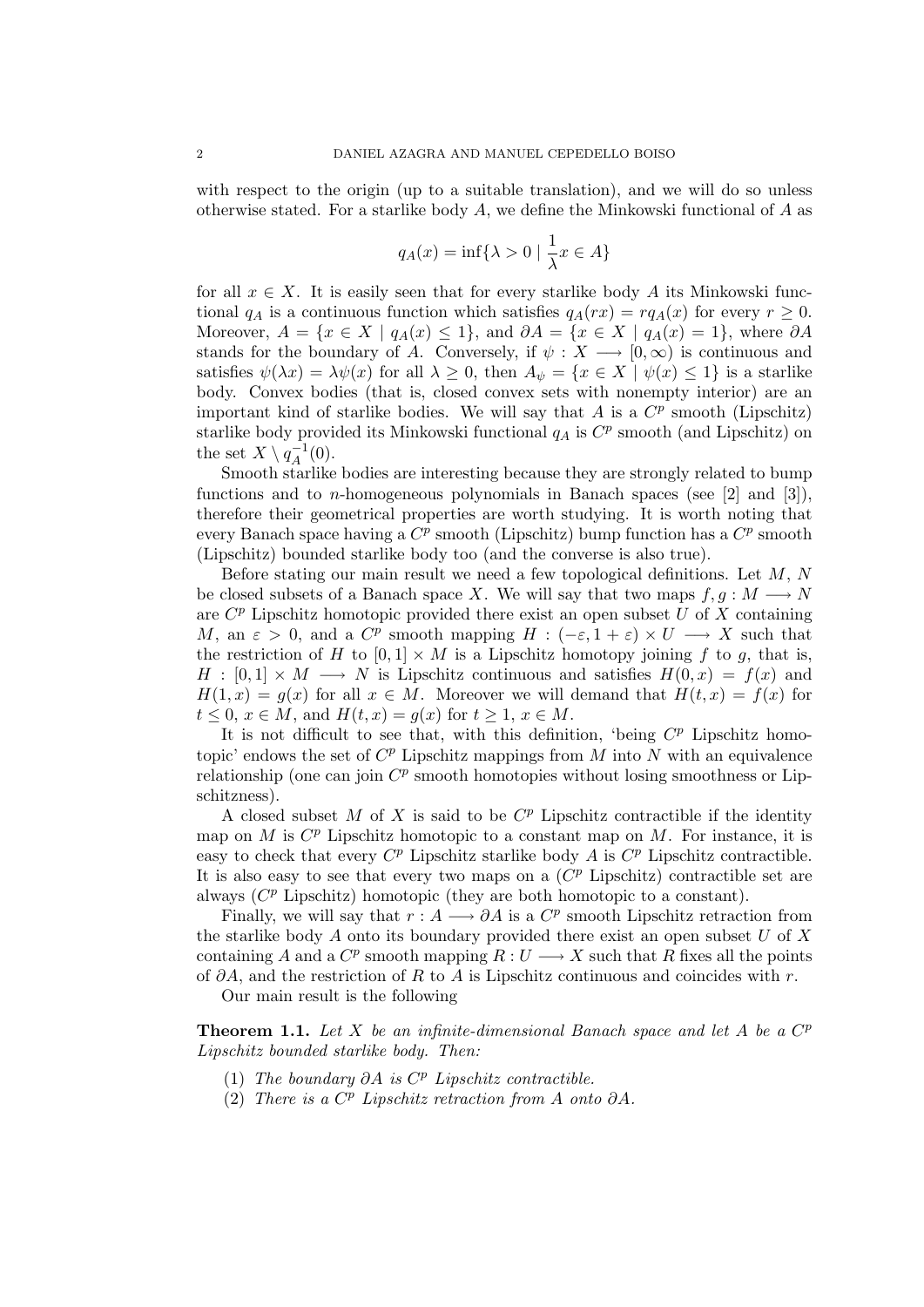(3) There is a  $C^p$  Lipschitz map  $T : A \longrightarrow A$  with no approximate fixed points, that is,  $\inf\{\|x - T(x)\| : x \in A\} > 0.$ 

As a corollary we obtain the following generalization of Benyamini-Sternfeld's theorem:

**Corollary 1.2.** Let  $(X, \|\cdot\|)$  be an infinite-dimensional Banach space with an equivalent norm  $\|\cdot\|$  which is  $C^p$  smooth, and let  $B_X$  and  $S_X$  be its unit ball and unit sphere respectively. Then

- (1)  $S_X$  is  $C^p$  Lipschitz contractible.
- (2) There is a  $C^p$  Lipschitz retraction of  $B_X$  onto  $S_X$ .
- (3) There is a  $C^p$  Lipschitz map  $T : B_X \longrightarrow B_X$  with no approximate fixed points.

If one is not interested in the Lipschitz property, it is a trivial consequence of the main result in [1] (see also [4]) that the sphere  $S_X$  is  $C^p$  contractible and there are  $C^p$ smooth retractions from  $B_X$  onto  $S_X$ . Unfortunately, the deleting diffeomorphisms obtained in [1, 4] are not Lipschitz, and corollary 1.2 cannot be deduced using those results. As a matter of fact, corollary 1.2 provides a new result even in the case  $X = \ell_2$  with the usual hilbertian norm.

## 2. The proofs

The proof of the main result is rather technical and will be split into three propositions and several lemmas. The general scheme of the proof follows that of [6], which in turn is a generalization with some modifications of Nowak's approach [14]. The proofs in [6, 14] are already involved in themselves and here they will be complicated with the difficulties peculiar to smooth maps and starlike bodies.

First of all it should be noted that parts (2) and (3) of theorem 1.1 are straightforward consequences of (1). Indeed, assume that  $\partial A$  is  $C^p$  Lipschitz contractible. Then there are an open subset U of X containing  $\partial A$  and a  $C^p$  smoth map H :  $(-\varepsilon, 1 + \varepsilon) \times U \longrightarrow X$  such that the restriction of H to  $[0, 1] \times \partial A$  is a Lipschitz homotopy joining the identity to a constant  $x_0$  in  $\partial A$ . Without loss of generality we may assume that H is defined on  $(-\infty, +\infty) \times U$  and has the property that  $H(t, x) = x_0$  for all  $t \leq 0$ ,  $x \in \partial A$ , and  $H(t, x) = x$  for all  $t \geq 1$ ,  $x \in \partial A$ . Then the formula

$$
R(x) = H(2\psi(x) - 1, \frac{x}{\psi(x)}),
$$

where  $\psi$  is the Minkowski functional of A, defines a  $C^p$  smooth map on  $X \setminus \{0\}$  with the property that  $R(x) = x/\psi(x)$  whenever  $\psi(x) \geq 1$  and  $R(x) = x_0$  if  $\psi(x) \leq \frac{1}{2}$  $rac{1}{2}$ . Then one can obviously extend R (by putting  $R(0) = x_0$ ) to a  $C^p$  smooth map  $R: X \longrightarrow X$  such that  $R(x) = x$  whenever  $\psi(x) = 1$  and  $R(x) = x_0$  for  $\psi(x) \leq \frac{1}{2}$  $rac{1}{2}$ . The restriction of R to the set  $A = \{x \in X : \psi(x) \leq 1\}$  gives us a  $C^p$  smooth retraction r from A onto its boundary. By using the fact that  $H : [0,1] \times \partial A \longrightarrow \partial A$ is Lipschitz, it is easily seen that  $r : A \longrightarrow \partial A$  is Lipschitz as well. This shows that part (1) of the theorem implies (2). On the other hand, once we have such a  $C^p$ Lipschitz retraction r one can easily get a  $C^p$  Lipschitz map  $T : A \longrightarrow A$  with no approximate fixed points: it is enough to take  $T(x) = -r(x)$ .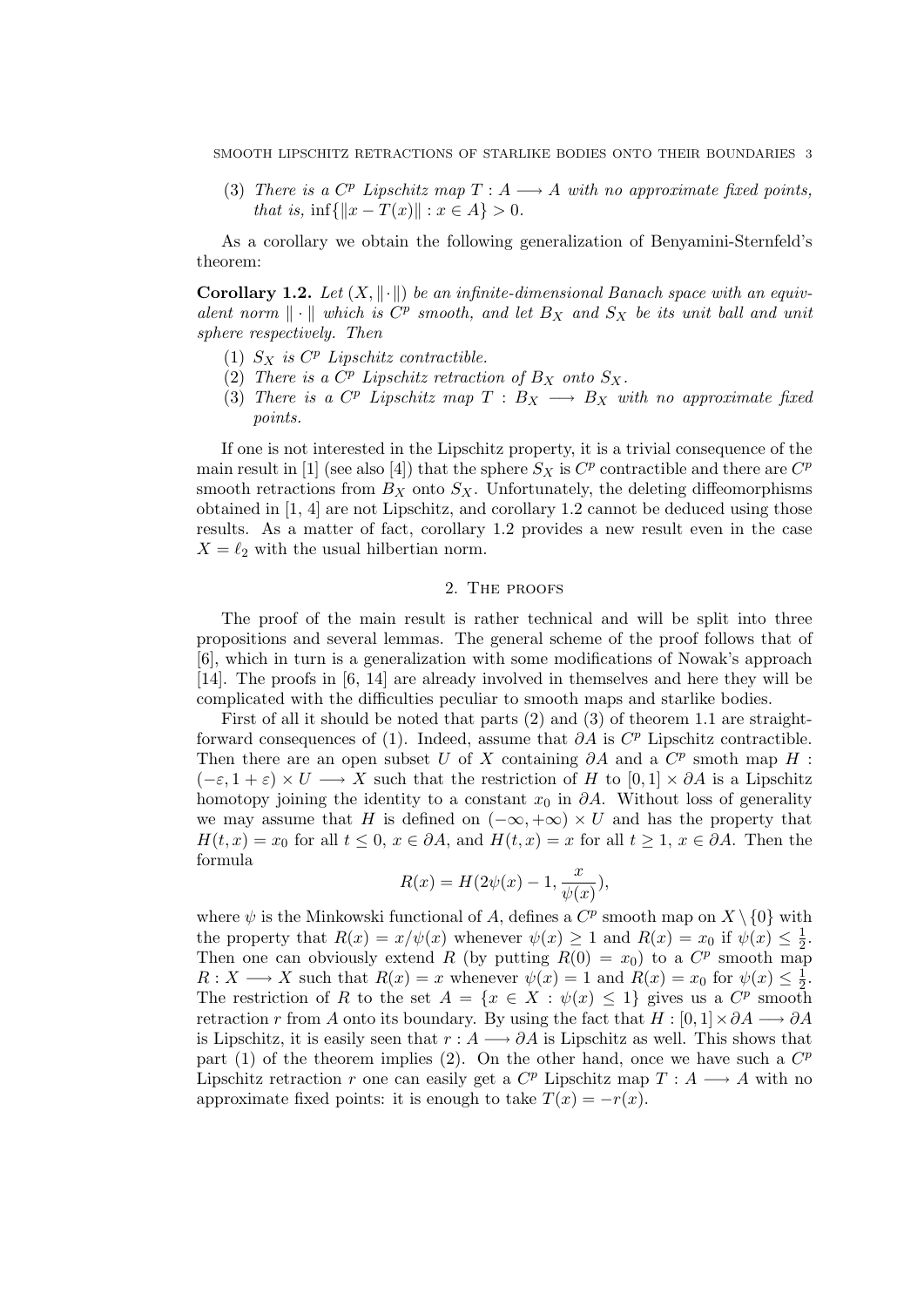Let us now start the proof of part (1) of 1.1. The following lemma tells us that for every two  $C^p$  Lipschitz bounded starlike bodies  $A_1, A_2$  the pair  $(A_1, \partial A_1)$  is  $C^p$ Lipschitz equivalent to the pair  $(A_2, \partial A_2)$ . We omit the proof of this result since it is an easy adaptation of that of Proposition 3 in [2].

**Lemma 2.1.** Let X be a Banach space, and let  $A_1, A_2$  be  $C^p$  Lipschitz bounded starlike bodies. Then there exist a  $C^p$  bi-Lipschitz diffeomorphism  $g: X \longrightarrow X$  such that  $g(A_1) = A_2$ ,  $g(\partial A_1) = \partial A_2$ , and  $g(0) = 0$ . Moreover,  $g(x) = \mu(x)x$ , where  $\mu: X \longrightarrow [0, \infty)$ , and hence g preserves the rays emanating from the origin.

Therefore, any  $C^p$  Lipschitz property of a bounded starlike body or its boundary is shared with all the bounded starlike bodies and their boundaries. In particular the main theorem and all the auxiliary results which we will introduce in this section can be proved for any particular  $C^p$  Lipschitz bounded starlike body in a Banach space  $X$  and then, by using this lemma, extended for the rest of  $C^p$  Lipschitz bounded starlike bodies, which are all equivalent. We will use this fact later on without further notice.

We will also need the following technical definition.

**Definition 2.2.** Let  $X$  be a Banach space with a  $C^p$  smooth Lipschitz bounded starlike body A, and let  $\psi$  be its Minkowski functional. Let M be a closed subset of  $X, y_0 \in M$ , and  $\varepsilon > 0$ . For every  $y \in M$ ,  $\delta > 0$ , define the pseudoball  $B_M^{\psi}(y, \delta) =$  $\{x \in M : \psi(x - y) \leq \delta\}.$ 

A point  $y_0$  is said to be an  $\varepsilon$ -escaping point for  $\psi$  in M provided there exists a  $C^p$  smooth Lipschitz mapping  $T : M \longrightarrow M$  satisfying:

- (1)  $T$  is Lipschitz homotopic to the identity on  $M$ .
- (2)  $\inf \{ \psi(T^n y_0 T^m y_0) : n > m \ge 0 \} \ge 10 \varepsilon.$
- (3) For all  $n \geq 0$ , T maps  $B_M^{\psi}(T^n y_0, 2\varepsilon)$  isometrically onto  $B_M^{\psi}(T^{n+1} y_0, 2\varepsilon)$ and, moreover,  $T$  is merely a traslation when restricted to these sets.
- (4) For all  $n \ge 0$ ,  $T^{-1}(B_M^{\psi}(T^{n+1}y_0, 2\varepsilon)) = B_M^{\psi}(T^n y_0, 2\varepsilon)$ .

Now we state the three auxiliary propositions that we will use in the proof of the main theorem.

**Proposition 2.3.** Let  $M$ ,  $N$  be closed subsets of a Banach space  $X$  which has a  $C^{p}$  Lipschitz bounded starlike body A with Minkowski functional  $\psi$ . Suppose there is an  $\varepsilon$ -escaping point y<sub>0</sub> in M. Let  $g: [-1,1] \times M \longrightarrow N$  be a  $C^p$  Lipschitz map which constantly attains the value  $z_0 \in N$  outside the set  $\left[\frac{1}{4}\right]$  $\frac{1}{4}, \frac{3}{4}$  $\frac{3}{4}]\times B^{\psi}_M(y_0,\varepsilon)$ . Assume moreover that there exists an open subset  $U$  of  $X$  containing  $M$  and an extension  $\overline{g}:(-1-\varepsilon,1+\varepsilon)\times U\longrightarrow X$  of g such that  $\overline{g}$  is  $C^p$  smooth and satisfies  $\overline{g}(t,x)=z_0$ for all  $t \in (-1-\varepsilon, 1+\varepsilon)$  and  $x \notin B_U^{\psi}$  $_U^{\psi}(y_0,\varepsilon)$ . Then  $g$  is  $C^p$  Lipschitz homotopic to the constant function  $z_0$  in  $[-1,1] \times \tilde{M}$  by means of a  $C^p$  Lipschitz homotopy  $H_{\tau}(t,x)$  $(0 \leq \tau \leq 1, (t, x) \in [-1, 1] \times M)$  for which  $H_{\tau}(t, x) = z_0$  whenever  $|t| \geq \frac{3}{4}$ .

**Proposition 2.4.** Let X be an infinite-dimensional Banach space with a  $C^p$  Lipschitz bounded starlike body. Then there exist  $\varepsilon > 0$  and another  $C<sup>p</sup>$  Lipschitz bounded symmetric starlike body W such that its boundary  $\partial W$  has an  $\varepsilon$ -escaping point with respect to  $\psi = q_W$ , the Minkowski functional of W.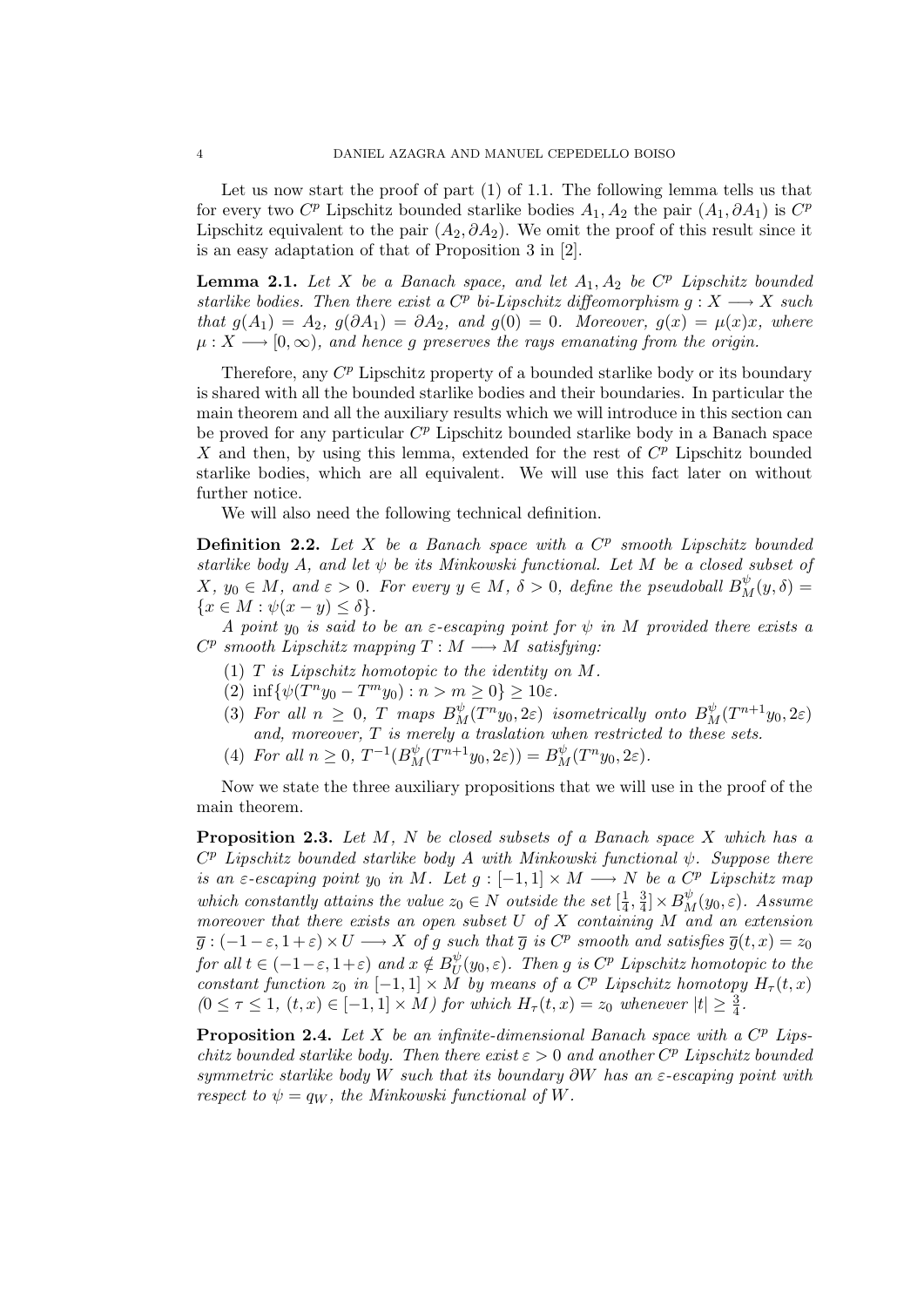**Proposition 2.5.** Let X be a Banach space and let A be a  $C^p$  Lipschitz starlike body which is bounded and symmetric,  $x_0 \in \partial A$ ,  $\varepsilon > 0$ . Then the identity map on  $\partial A$  is  $C^p$  Lipschitz homotopic to a map  $f : \partial A \longrightarrow \partial A$  which constantly attains the value  $-x_0$  outside the set  $\{x \in \partial A : \psi(x - x_0) < \varepsilon\}$  (where  $\psi$  is the Minkowski functional of A). Moreover, f can be assumed to have a  $C^p$  smooth extension  $\overline{f}: U \longrightarrow X$ (where U is an open subset of X containing  $\partial A$ ) such that  $\overline{f}(x) = -x_0$  whenever  $\psi(x-x_0)\geq \varepsilon, x\in U.$ 

## Proof of the theorem.

Let Y be a closed hyperplane of X. By Proposition 2.4 there is a  $C^p$  Lipschitz bounded symmetric starlike body W on Y such that its boundary  $\partial W$  admits an ε-escaping point  $y_0$ , for some  $\varepsilon > 0$  that can be assumed to satisfy  $0 < \varepsilon < \frac{1}{4}$ . Let  $q_W$  be the Minkowski functional of this starlike body. We may write  $X = \mathbb{R} \times Y$ . Now, let V be a  $C^{\infty}$  smooth Lipschitz bounded symmetric convex body of the plane  $\mathbb{R}^2$  such that its boundary  $\partial V$  contains the set

$$
\{(t,s)\in\mathbb{R}^2:|t|\leq 1,|s|=1\},\
$$

and consider the Minkowski functional  $q_V$  of V, which is a  $C^{\infty}$  smooth equivalent norm on  $\mathbb{R}^2$ . Define now

$$
\psi(t,y) = q_V(t,q_W(y))
$$

for every  $(t, y) \in \mathbb{R} \times Y = X$ . It is clear that  $\psi$  is a  $C^p$  Lipschitz function on  $X \setminus \{0\}$ which is symmetric and positive homogeneous. Then

$$
U = \{(t, y) \in X : \psi(t, y) \le 1\}
$$

is a  $C^p$  Lipschitz bounded symmetric starlike body with the property that its boundary  $\partial U$  contains the band  $[-1, 1] \times \partial W$ . Without loss of generality we can assume that  $U = A$  (see Lemma 2.1 and the preceding remarks), and it suffices to prove the theorem for this particular starlike body.

Next put  $x_0 = (\frac{1}{2}, y_0) \in \partial A$  and  $z_0 = -x_0$ . By Proposition 2.5 there exists a  $C^p$  Lipschitz map  $\tilde{f}: \partial A \longrightarrow \partial A$  which is  $C^p$  Lipschitz homotopic to the identity on  $\partial A$ , and which has a  $C^p$  smooth extension  $\overline{f}: U \longrightarrow X$  such that  $\overline{f}(x) =$  $-x_0$  whenever  $\psi(x-x_0) \geq \varepsilon$ ,  $x \in U$ . Note that if  $x = (t, y) \in \partial A$  satisfies  $\psi(x-x_0) < \varepsilon$  then, since  $\varepsilon < \frac{1}{4}$ , and taking into account the particular shape of  $\partial A$ , we have that  $(t, y) \in \left[\frac{1}{4}\right]$  $\frac{1}{4}, \frac{3}{4}$  $\frac{3}{4}$  ×  $B_{\partial W}^{\psi}(y_0, \varepsilon) \subset [-1, 1] \times \partial W$ . Then it is clear that  $g = f_{|_{[-1,1]\times\partial W}}$  satisfies the conditions of Proposition 2.3 with  $M = \partial W$  (bear in mind that  $\overline{g}(t, y) = \overline{f}(t, y) = z_0$  whenever  $\psi(0, y - y_0) \geq \varepsilon$  because the pseudoball  ${x \in X : \psi(x - x_0) < \varepsilon}$  is contained in the cilynder  ${(t, y) \in X : q_W(y - y_0) < \varepsilon}$ . Since  $y_0$  is an  $\varepsilon$ -escaping point in  $\partial W$ , it follows that g is  $C^p$  Lipschitz homotopic, as a map from  $[-1,1] \times \partial W$  into  $\partial A$ , to the constant  $z_0 = -x_0 \in \partial A$ , by a  $C^p$ Lipschitz homotopy  $H_{\tau}(t, y)$  satisfying  $H_{\tau}(t, y) = z_0$  whenever  $|t| \geq \frac{3}{4}$ .

Now, from the particular construction of  $\partial A$ , it is clear that one can extend  $H_{\tau}$ to a  $C^p$  Lipschitz homotopy  $F_\tau$  by defining  $F_\tau(x) = z_0$  for  $x \in \partial A \setminus ([-1,1] \times \partial W)$ , and it is easily checked that  $F_{\tau}$  is a  $C^p$  Lipschitz homotopy joining f to the constant  $z_0$  in ∂A. Since f is itself  $C^p$  Lipschitz homotopic to the identity on ∂A, we can conclude that  $\partial A$  is  $C^p$  Lipschitz contractible to a point.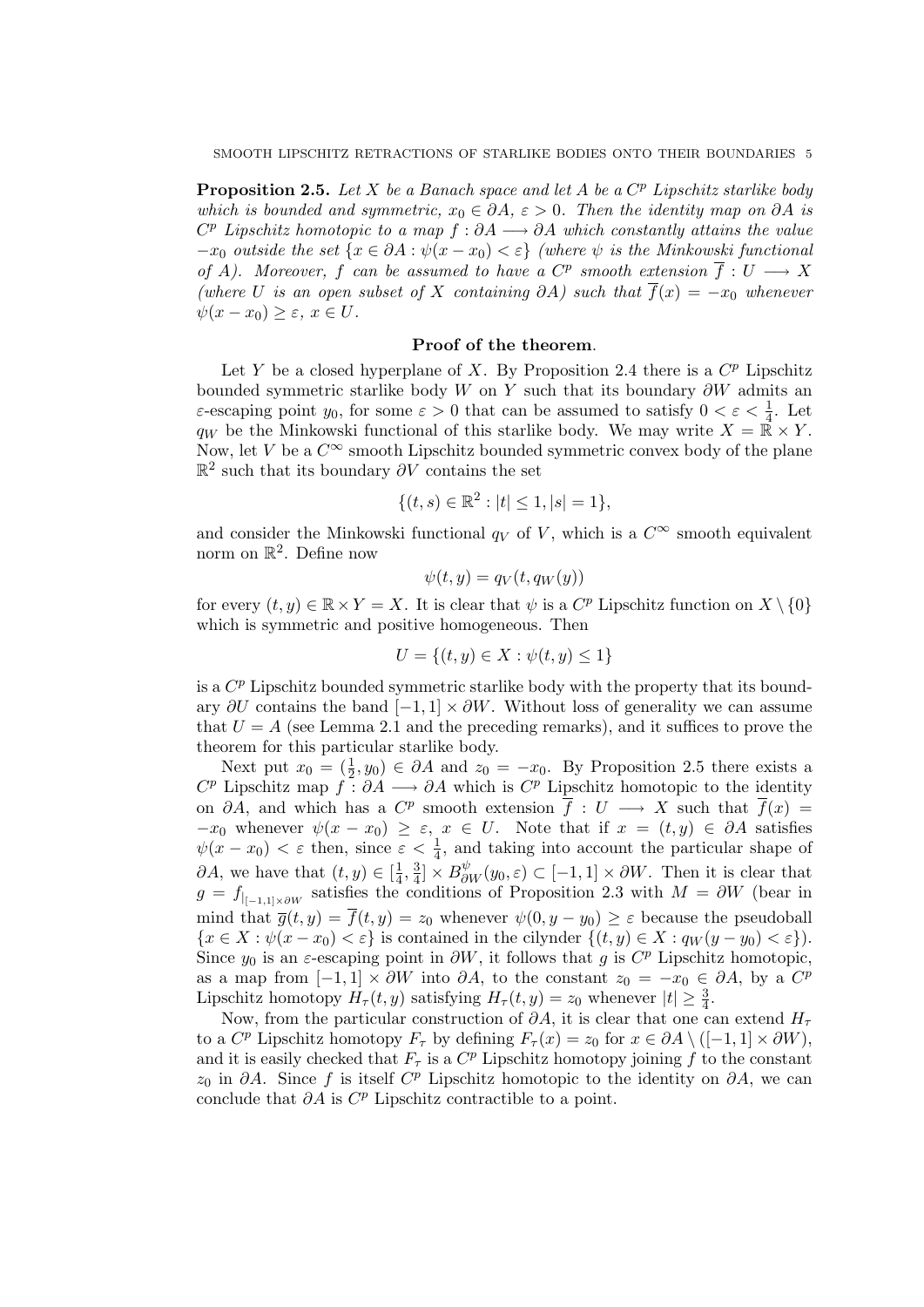Now we will give the proofs of Propositions 2.3, 2.4 and 2.5.

#### Proof of Proposition 2.3.

Let T be the map associated to  $\psi$  and the *ε*-escaping point  $y_0$  in Definition 2.2. Let  $\theta : \mathbb{R} \longrightarrow [0, \infty)$  be a  $C^p$  Lipschitz mapping such that  $\theta$  is strictly increasing in  $(0, \infty)$ ,  $\theta(-t) = \theta(t)$ ,  $\theta(0) = 0$ , and  $\theta(t) = |t|$  for  $|t| \geq \frac{1}{8}$ . Pick another nondecreasing  $C^p$  map  $\zeta : \mathbb{R} \longrightarrow \mathbb{R}$  such that  $\zeta(t) = 0$  for  $t \leq \frac{1}{4}$  $\frac{1}{4}$  and  $\zeta(t) = 1$  for  $t \geq \frac{3}{4}$  $\frac{3}{4}$ . Now let us define two maps  $f_0, f_1 : [-1, 1] \times M \longrightarrow N$  by

$$
f_0(t,x) = \begin{cases} \n\quad g(\theta(t), T^{-n}(x)) & \text{whenever } t \ge 0, x \in B_M^{\psi}(T^n(y_0), \varepsilon), \text{ and } n \ge 0; \\ \ng(\theta(t), T^{-n}(x)) & \text{whenever } t \le 0, x \in B_M^{\psi}(T^n(y_0), \varepsilon), \text{ and } n \ge 1; \\ \nz_0 & \text{otherwise}; \n\end{cases}
$$

and

$$
f_1(t,x) = \begin{cases} & g(\theta(t), T^{-n}(x)) \text{ whenever } t \ge 0, x \in B_M^{\psi}(T^n(y_0), \varepsilon), \text{ and } n \ge 0; \\ & z_0 \text{ otherwise.} \end{cases}
$$

Note that on each "rectangle"  $[\frac{1}{4}, \frac{3}{4}]$  $\frac{3}{4}$ ] ×  $B_M^{\psi}(T^n(y_0), \varepsilon)$  or  $\left[-\frac{3}{4}\right]$  $\frac{3}{4}, -\frac{1}{4}$  $\frac{1}{4}]\times B^{\psi}_M(T^n(y_0),\varepsilon),$  $n \geq 0$ , the mappings  $f_0$  and  $f_1$  are defined by the corresponding value (with respect to  $T^{-n}$ ) of g in the rectangle  $[\frac{1}{4}, \frac{3}{4}]$  $\frac{3}{4}$  ×  $B_M^{\psi}(y_0, \varepsilon)$ . All these rectangles are disjoint, by the definition of  $\varepsilon$ -escaping point. Since  $T^{-n}$  is merely an affine traslation of  $B_M^{\psi}(T^n(y_0), 2\varepsilon)$  onto  $B_M^{\psi}(y_0, 2\varepsilon)$  and g is  $C^p$  smooth and Lipschitz, it is clear that the maps  $f_0, f_1$  are  $C^p$  and Lipschitz as well.

By assumption, T is  $C^p$  Lipschitz homotopic to the identity; let  $G_{\tau}$ ,  $\tau \in [0,1]$ , be a  $C^p$  Lipschitz homotopy joining the identity to T in M. Then

$$
F_{\tau}(t,x) = \begin{cases} f_0(t,x) & \text{for } t \ge 0; \\ f_0(t, G_{\tau}(x)) & \text{for } t \le 0, \end{cases}
$$

is a  $C^p$  Lipschitz homotopy joining  $f_0$  to  $f_1$  in  $[-1,1] \times M$ . Now, the map  $F^1_\tau(t,x) =$  $f_1(\theta(t)(1-\zeta(\tau)) + \zeta(\tau), x)$  defines a  $C^p$  Lipschitz homotopy joining  $f_1$  to the constant  $z_0$ , and it is not difficult to see that the map

$$
F_{\tau}^{0}(t,x) = \begin{cases} f_{0}(\theta(t)\zeta(\tau) + (1-\zeta(\tau)),x) & \text{for } x \notin B_{M}^{\psi}(y_{0},\varepsilon); \\ g(t,x) & \text{for } x \in B_{M}^{\psi}(y_{0},\varepsilon) \end{cases}
$$

is a  $C^p$  Lipschitz homotopy joining g to  $f_0$  (here we use the fact that  $\overline{g}(t,x) = z_0$ whenever  $\psi(x-x_0) \geq \varepsilon$ ,  $x \in U$ ). We can then obtain the desired homotopy  $H_\tau$ by applying successively  $F_{\tau}^0$ ,  $F_{\tau}$  and  $F_{\tau}^1$ . Since all of these homotopies have the constant value  $z_0$  for  $|t| \geq \frac{3}{4}$ , the same is true of  $H_{\tau}$ .

In order to prove Proposition 2.4 a number of rather technical lemmas and facts will be required. Let us fix some standard notation used throughout these statements. If K is a subset of X and  $x \in X$ , we denote by  $d_{\psi}(x, K) := \inf \{ \psi(x - y) :$  $y \in K$ . Also, the closed starlike body  $B_X^{\psi}(x,r) = \{y \in X : \psi(y-x) \leq r\}$  will be simply written as  $B^{\psi}(x, r)$ .

The first technical tool we need is somehow a smooth version of Uryshon's lemma.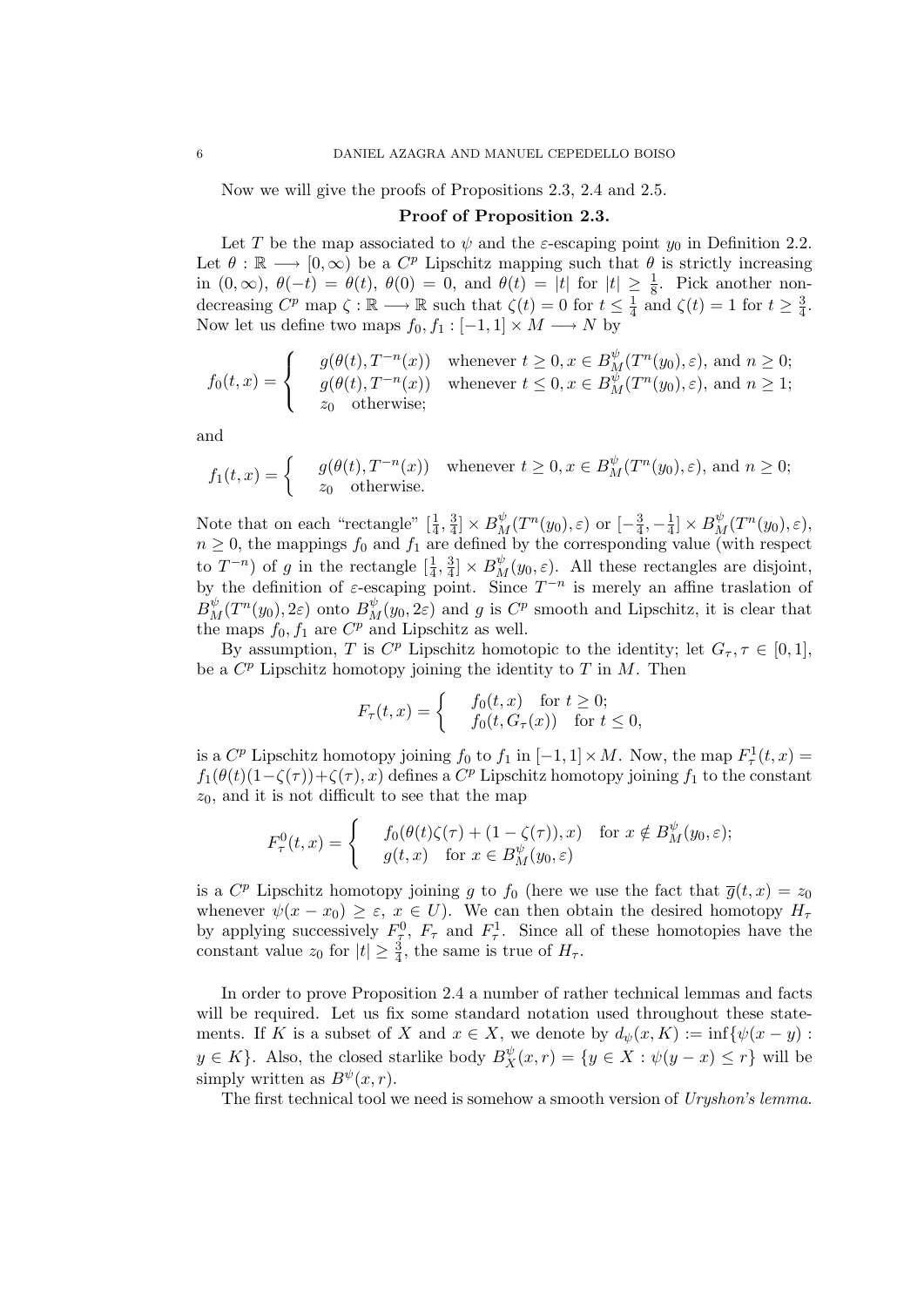**Lemma 2.6.** Let  $X$  be a Banach space, and let  $A$  be a  $C^p$  Lipschitz bounded symmetric starlike body with Minkowski functional  $\psi$  and K be a compact subset of X. Then, for every  $r > 0$  there exists a  $C^p$  Lipschitz function  $f = f_{\psi,r,K}: X \longrightarrow [0,1]$ such that

- (1)  $f(x) = 1$  whenever  $d_{\psi}(x, K) \leq r/2$ , and
- (2)  $f(x) = 0$  whenever  $d_{\psi}(x, K) \geq r$ .

*Proof.* Let  $L_{\psi}$  be the Lipschitz constant of  $\psi$  (*i.e.*,  $\psi(x) - \psi(y) \leq L_{\psi} ||x - y||$ , for all  $x, y \in X$ ). Since K is compact there exist  $x_1, \ldots, x_l \in K$  such that

$$
K \subset \bigcup_{j=1}^{l} B^{\|\cdot\|} \left( x_j, \frac{r}{4L_{\psi}} \right). \tag{*}
$$

Then pick a non-decreasing  $C^{\infty}$  function  $g : \mathbb{R} \longrightarrow [0,1]$  such that  $g^{-1}(0) = (-\infty, \frac{3}{4})$  $rac{3}{4}r$ and  $g^{-1}(1) = \left[\frac{7}{8}r, \infty\right)$ . Put

$$
h(x) = \prod_{j=1}^{l} g(\psi(x - x_j))
$$

for all  $x \in X$ . Since the functions  $x \mapsto g(\psi(x - x_i))$  are all bounded, Lipschitz and  $C^p$ , the function h, being a finite product of such functions, is also  $C^p$  smooth and Lipschitz. Moreover, note that the Lipschitz constant of h only depends on  $\psi$ , r and the number of elements of the covering (∗).

By the construction of h it is quite clear that  $h(x) = 1$  if  $x \notin \bigcup_{j=1}^{l} B^{\psi}(x_j, \frac{7}{8})$  $(\frac{7}{8}r)$ , and therefore  $h(x) = 1$  whenever  $d_{\psi}(x, K) \geq r$ . Moreover, is easy to see that  $h(x) = 0$  if  $x \in G := \cup_{j=1}^{l} B^{\psi}(x_j, \frac{3}{4})$  $\frac{3}{4}r$ ). Let us check that  $G \supseteq \{x \in X : d_{\psi}(x, K) \leq r/2\}$ . In fact, if  $x \in X$  is such that  $d_{\psi}(x, K) = r/2$ , take  $y \in K$  in such a way that  $\psi(x - y) = r/2$ and  $x_j$  so that  $y \in B^{\|\cdot\|}(x_j, \frac{r}{4L})$  $\frac{r}{4L_{\psi}}$ ). Then it follows

$$
\psi(x - x_j) \leq \psi(x - y) + L_{\psi} \|y - x_j\| \leq \frac{3}{4}r.
$$

In order to conclude the proof it suffices to take  $f(x) = 1 - h(x)$ .

Fact 2.7. Let X be a Banach space which has a  $C^p$  Lipschitz bounded symmetric starlike body A with Minkowski functional  $\psi$  and  $r > 0$ . Then for some  $M > 0$ one has that for every a, b with  $||a|| = ||b|| = \frac{1}{4}$  $\frac{1}{4}$  there exists a  $C^p$  Lipschitz function  $f_{a,b}: X \longrightarrow [0,1]$  whose Lipschitz constant is less than or equal to M, and which satisfies that

- (1)  $f_{a,b}(x) = 1$  whenever  $d_{\psi}(x, [a, b]) \leq r/2$ , and
- (2)  $f_{a,b}(x) = 0$  whenever  $d_{\psi}(x, [a, b]) \geq r$ .

*Proof.* Fix  $r > 0$ . For every two arbitrary points a, b of X satisfying  $||a|| = ||b|| = \frac{1}{4}$  $\frac{1}{4}$ , consider the compact set  $K = [a, b]$ . From Lemma 2.6, there exists a function  $f_{a,b}$ that verifies conditions (1) and (2). We only have to ensure that the function  $f_{a,b}$ constructed in the proof of Lemma 2.6 can be chosen with a Lipschitz constant that does not depend on the segment  $[a, b]$ . As we remarked before, the Lipschitz constant of  $f_{a,b}$  only depends on the number of elements of the finite covering chosen in  $(*)$ . But, since the diameter of any segment  $[a, b]$  is uniformly bounded, for every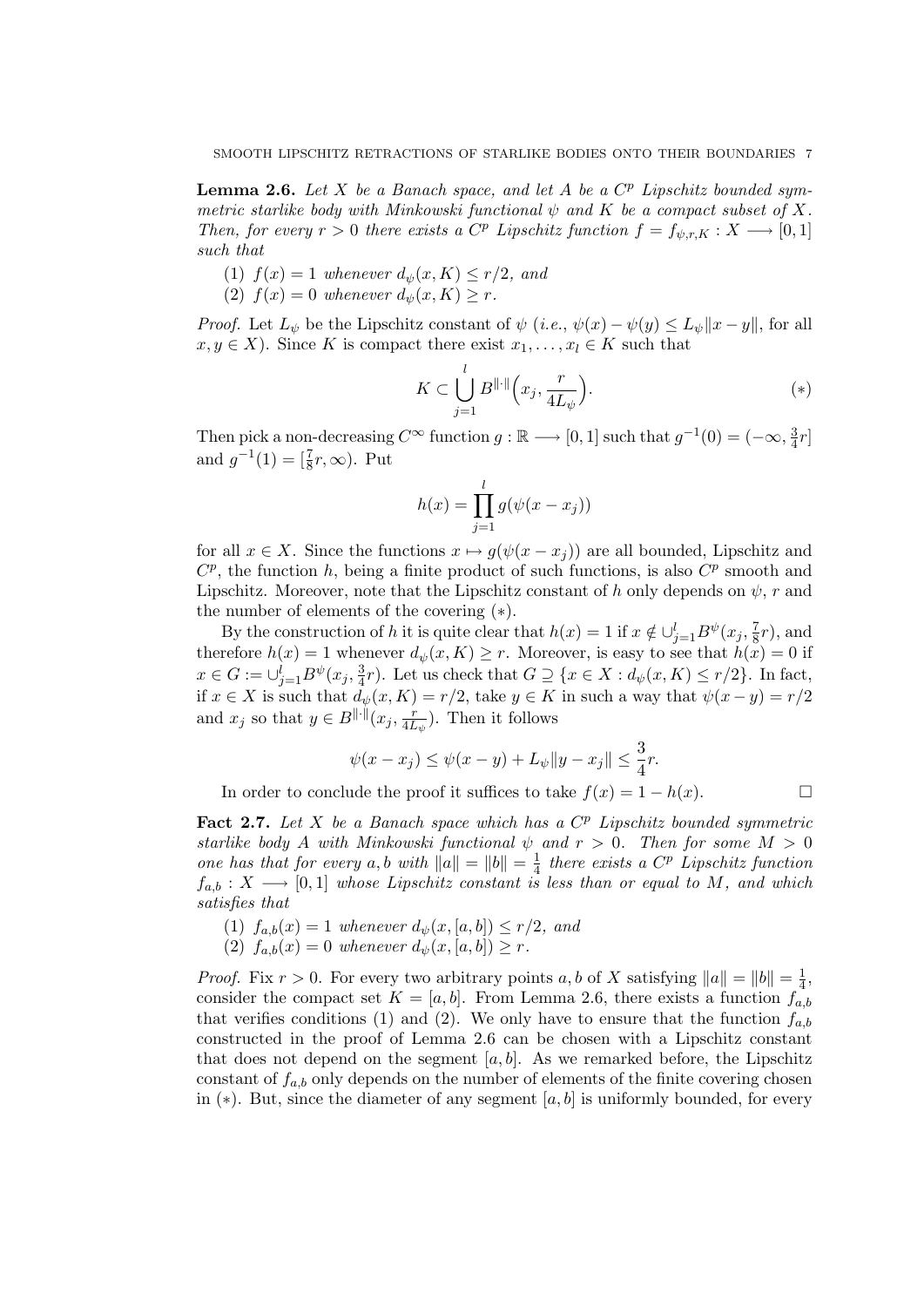pair a and b it is easy to find an appropriate covering of  $[a, b]$  with a fixed number of elements.  $\Box$ 

**Lemma 2.8.** Let  $X$  be a Banach space which has a  $C^p$  Lipschitz bounded symmetric starlike body A with Minkowski functional  $\psi$ . Then for every  $r > 0$  there exists a constant  $L > 0$  so that for every  $a, b \in X$  with  $||a|| = ||b|| = \frac{1}{4}$  $rac{1}{4}$  there is a map  $F = F_{a,b} : A \longrightarrow A$  satisfying

- (1)  $F$  is  $C^p$  Lipschitz, and the Lipschitz constant of  $F$  is less than or equal to  $L$ (and therefore only depends on  $\psi$  and r, but not on a, b).
- (2) F maps  $B^{\psi}(a, r/2)$  isometrically onto  $B^{\psi}(b, r/2)$ ; in fact F is merely a translation when restricted to these sets, and  $F(a) = b$ .
- (3)  $F^{-1}(B^{\psi}(b, r/2)) = B^{\psi}(a, r/2).$
- (4)  $F(x) = x$  whenever  $d_{\psi}(x, [a, b]) \geq r$ .
- (5) F maps lines parallel to the segment  $[a, b]$  into themselves.

*Proof.* For every such a, b let us define  $F = F_{a,b} : X \longrightarrow X$  by

$$
F(x) = x + f_{a,b}(x)(b-a)
$$

for all  $x \in X$ , where  $f_{a,b}$  is the corresponding function obtained from fact 2.7. It is clear that  $F$  is  $C^p$  smooth and Lipschitz on  $X$ , with a Lipschitz constant not greater than  $L = M + 1$ . Therefore F satisfies condition (1) of the lemma.

It is evident from the definitions of F and  $f_{a,b}$  that F satisfies properties (2), (4) and (5) as well. Let us see that F satisfies property (3). If  $F(x) \in B^{\psi}(b, r/2)$  then

$$
\frac{r}{2} \ge \psi(b - F(x)) = \psi(f_{a,b}(x)a + (1 - f_{a,b}(x))b - x).
$$

Since  $0 \le f_{a,b}(x) \le 1$  we have  $f_{a,b}(x)a + (1 - f_{a,b}(x))b \in [a,b]$  and, therefore, it follows that  $d_{\psi}(x,[a,b]) \leq r/2$  and  $f_{a,b}(x) = 1$ . Henceforth, we have

$$
\frac{r}{2} \ge \psi(b - F(x)) = \psi(b - (x + (b - a)) = \psi(a - x),
$$

which means that  $x \in B^{\psi}(a, r/2)$ . This shows that  $F^{-1}(B^{\psi}(b, r/2)) = B^{\psi}(a, r/2)$ . П

**Lemma 2.9.** Let X be an infinite-dimensional Banach space which has a  $C^p$  Lipschitz bounded symmetric starlike body A with Minkowski functional  $\psi$ . Then there exist some  $\varepsilon > 0$  and a point  $x_0$  in the interior of A which is an  $\varepsilon$ -escaping point in A with respect to a map  $T : A \longrightarrow A$  which in addition to properties (1)–(4) of Definition 2.2 satisfies  $T(x) = x$  whenever  $\psi(x) \geq \frac{3}{4}$  $\frac{3}{4}$ .

*Proof.* Without loss of generality we can assume that  $B_X \subseteq A$ . Since A is a bounded starlike body we know that there exists some  $\alpha > 0$  such that  $\alpha ||x|| \leq \psi(x) \leq ||x||$  for all  $x \in X$ . Note that no matter how T is defined, T will be  $C^p$  Lipschitz homotopic to the identity on  $A$  because  $A$  is starlike and hence  $C<sup>p</sup>$  Lipschitz contractible (so that both  $T$  and the identity are homotopic to a constant on  $A$ ).

Let  $(w_n)_{n\in\mathbb{N}}$  be a normalized basic sequence in X with biorthogonal functionals  $(w_n^*)_{n \in \mathbb{N}}$  ⊂  $X^*$  satisfying  $||w_n^*|| \leq 4$  (one can always take such a sequence, see [10], p. 93), and put  $z_n = \frac{1}{4}w_n$  for all  $n \in \mathbb{N}$ . Let us denote by  $L_{n,k}$  the straight line  $\{tx_n + (1-t)z_k : t \in \mathbb{R}\}$  passing through  $z_n$  and  $z_k$  (for  $n \neq k$ ). It is easy to see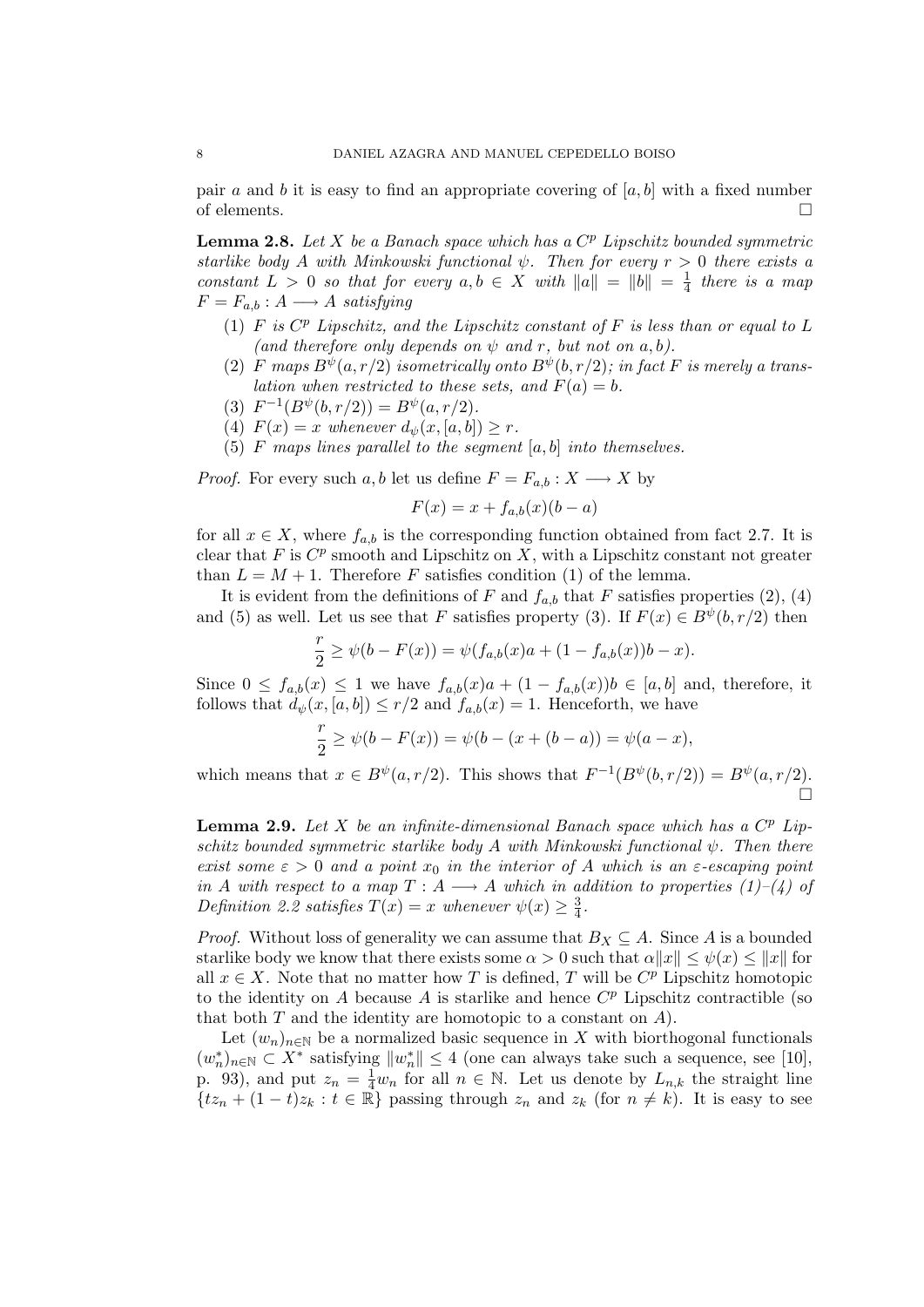that, if  $\{n, k\} \cap \{m, l\} = \emptyset$  then  $||x - y|| \ge \frac{1}{32}$  for all  $x \in L_{n,k}, y \in L_{m,l}$ . This implies that  $\psi(x-y) \geq \frac{\alpha}{32}$  for all  $x \in L_{n,k}$ ,  $y \in L_{m,l}$ ; that is,  $d_{\psi}(L_{n,k}, L_{m,l}) \geq \frac{\alpha}{32}$ .

Now take  $r = \frac{32}{320}$ , and for every  $n, k \in \mathbb{N}$ ,  $n \neq k$ , pick a function  $F_{n,k} : A \longrightarrow A$ satisfying the conditions of Lemma 2.8 for  $a = z_n$  and  $b = z_k$ , and put  $\varepsilon = r/4$ . For this choice of  $\varepsilon$  and r we have

$$
d_{\psi}(L_{n,k}, L_{m,l}) \ge \frac{\alpha}{32} \ge 10r > 20\varepsilon. \tag{**}
$$

Note that, by this inequality and the construction of F, if  $\{n, k\} \cap \{m, l\} = \emptyset$  then  $F_{n,k}(x) = x$  whenever  $d_{\psi}(x, L_{m,l}) \leq r = 4\varepsilon$ , and in particular whenever  $F_{m,l}(x) \neq x$ or  $x = F_{m,l}(y)$  for some  $y \neq x$ . Then the infinite composition

$$
V_1(x) = (\cdots \circ F_{2n-1,2n} \circ \cdots \circ F_{3,4} \circ F_{1,2})(x)
$$

is well defined and satisfies

- (1)  $V_1$  is Lipschitz. Indeed, take into account that all the maps  $F_{n,k}$  involved in the definition of  $V_1$  have a Lipschitz constant which is less than or equal to a fixed constant  $L$ , and the infinite composition defining  $V_1$  is uniformly locally finite. In fact for every  $x \in A$  there exists a neighbourhood of x in A such that  $V_1$  coincides with one of the  $F_{n,k}$  when restricted to this neighbourhood. From these properties and from the facts that A contains the unit ball  $B_X$ , which is a convex set, and  $V_1$  obviously restricts to the identity outside  $B_X$ , one can easily deduce that  $V_1$  is Lipschitz (with a Lipschitz constant less than or equal to  $L$ ) on  $A$ .
- (2)  $V_1$  is  $C^p$  smooth (this is again a consequence of the fact that the infinite composition defining  $V_1$  is locally finite and all the functions  $F_{n,k}$  are  $C^p$ smooth).
- (3)  $V_1$  maps  $B^{\psi}(z_{2n-1}, 2\varepsilon)$  isometrically (in fact it is merely a translation when restricted to this set) onto  $B^{\psi}(z_{2n}, 2\varepsilon)$ .
- (4)  $V_1^{-1}(B^{\psi}(z_{2n}, 2\varepsilon)) = B^{\psi}(z_{2n-1}, 2\varepsilon).$
- (5)  $\overline{V}_1(x) = x$  whenever  $\psi(x) \geq \frac{3}{4}$  $\frac{3}{4}$ .

Let us define as well

$$
V_2(x) = (\cdots \circ F_{2n,2n+1} \circ \cdots \circ F_{4,5} \circ F_{2,3})(x).
$$

Then  $V_2$  is also a  $C^p$  Lipschitz map that satisfies

- (3')  $V_2$  maps  $B^{\psi}(z_{2n}, 2\varepsilon)$  isometrically (in fact it is a translation when restricted to this set) onto  $B^{\psi}(z_{2n+1}, 2\varepsilon)$ .
- (4')  $V_2^{-1}(B^{\psi}(z_{2n+1}, 2\varepsilon)) = B^{\psi}(z_{2n}, 2\varepsilon).$
- (5')  $V_2(x) = x$  whenever  $\psi(x) \geq \frac{3}{4}$  $\frac{3}{4}$ .

Now let us define  $T = V_2 \circ V_1$ . It is clear that T is a  $C^p$  Lipschitz map. It only remains to check that  $z_1$  is an  $\varepsilon$ -escaping point for T. Indeed, as said above, condition (1) of Definition 2.2 is trivially satisfied. It is also clear that  $T^n z_1 = z_{2n+1}$ , and condition (2) of 2.2 follows from (∗∗) above. Finally, conditions (3) and (4) of 2.2 follow respectively from  $(3, 3')$  and  $(4, 4')$  above.

## Proof of Proposition 2.4.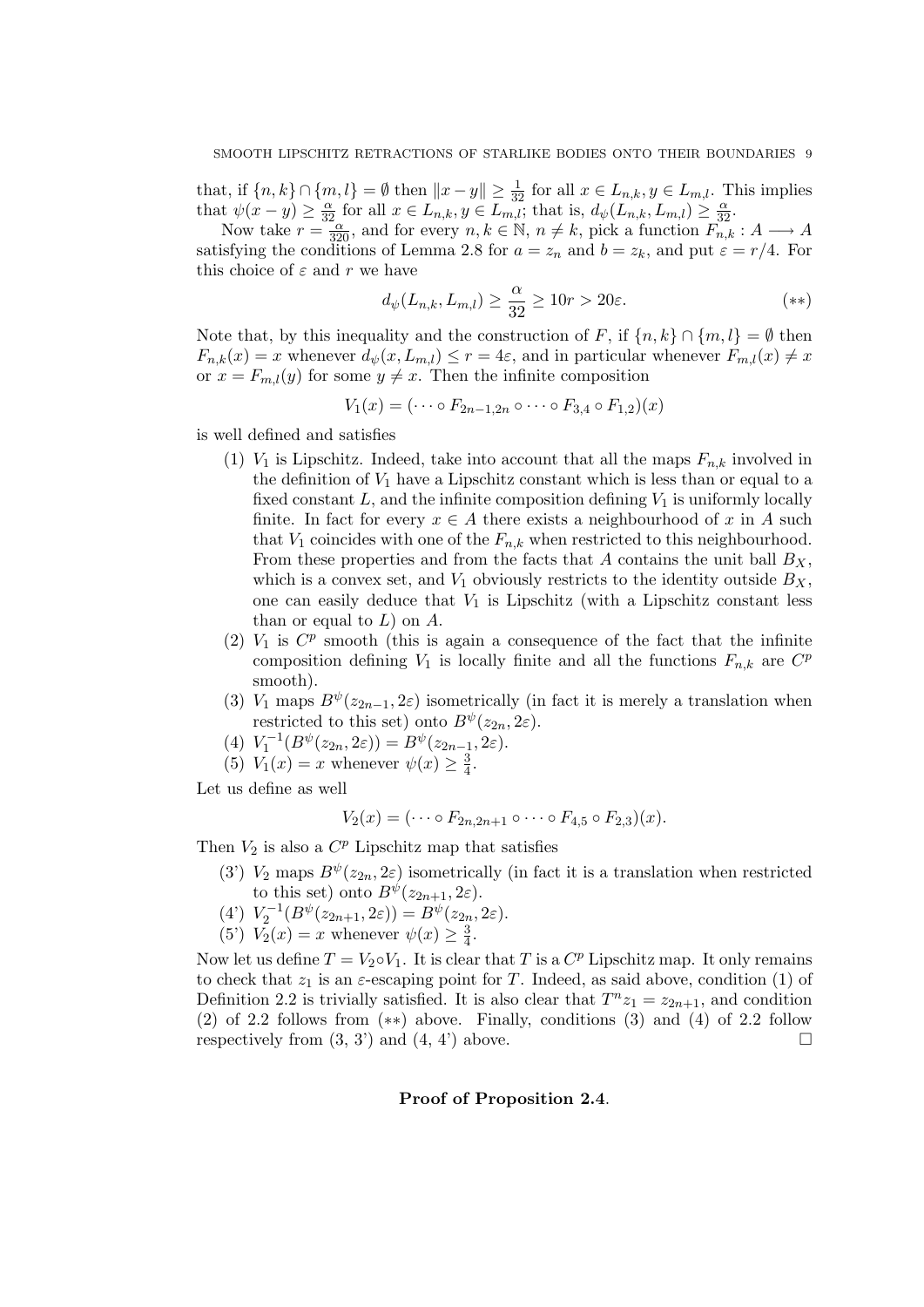Let Y be a closed hyperplane of X and identify  $X = Y \times \mathbb{R}$ . Let A be a  $C^p$ Lipschitz bounded symmetric starlike body in Y with Minkowski functional  $q_A$ . By Lemma 2.9 there exist  $\varepsilon > 0$  and  $y_0 \in A$  with  $q_A(y_0) < \frac{3}{4}$  $rac{3}{4}$  such that  $y_0$  is an  $\varepsilon$ escaping point with respect to a map  $V : A \longrightarrow A$  which satisfies  $V(x) = x$  for  $q_A(x) \geq \frac{3}{4}$  $\frac{3}{4}$ . Take a  $C^{\infty}$  Lipschitz convex body U on the plane  $\mathbb{R}^2$  such that its boundary ∂U contains the set

$$
\{(s,t): |s|=1, |t|\leq \frac{3}{4}\}\cup \{(s,t): |s|\leq \frac{3}{4}, |t|=1\},
$$

and consider the Minkowski functional of  $U, q_U$ , which is  $C^p$  and Lipschitz. Define now

$$
\psi(y,t) = q_U(q_A(y),t)
$$

for every  $(y, t) \in Y \times \mathbb{R} = X$ . It is clear that  $\psi$  is a  $C^p$  Lipschitz function on  $X \setminus \{0\}$ which is symmetric and positive homogeneous. Then  $W = \{(y, t) \in X : \psi(y, t) \leq \mathbb{R}\}$ 1} is a  $C^p$  Lipschitz bounded symmetric starlike body with the property that its boundary ∂W contains the set

$$
\{(y,t)\in X: q_A(y)=1, |t|\leq \frac{3}{4}\}\cup \{(y,t)\in X: q_A(y)\leq \frac{3}{4}, |t|=1\}.
$$

Now define  $T : \partial W \longrightarrow \partial W$  by

$$
T(y,t) = \begin{cases} & (V(y),1) \text{ if } t = 1; \\ & (y,t) \text{ if } t \neq 1 \end{cases}
$$

It is clear that T is a well-defined Lipschitz map. Moreover T is  $C^p$  smooth on  $\partial W$ because T can be extended to a map  $\overline{T}: X \longrightarrow X$  which is  $C^p$  smooth (indeed,  $\overline{T}(y,t) = (\frac{1}{2}(t+1)V(y) + \frac{1}{2}(1-t)y,t)$  does the job; note that if  $(y,t) \in \partial W$  and  $|t| \neq 1$  then  $q_A(y) \geq \frac{3}{4}$  $\frac{3}{4}$  and therefore  $V(y) = y$ ; this implies that  $T_{|_{\partial W}} = T$ ).

Let us check that  $(y_0, 1)$  is an  $\varepsilon$ -escaping point of  $\partial W$  associated with this map T. Conditions (2), (3) and (4) of Definition 2.2 follow directly from the corresponding properties of V (take into account that  $\psi(y, 0) = q_A(y)$  for all  $y \in Y$ ). It only remains to prove that T is  $C^p$  Lipschitz homotopic to the identity on  $\partial W$ . Take a  $C^{\infty}$  smooth function  $\theta : \mathbb{R} \longrightarrow \mathbb{R}$  such that  $\theta(t) = 0$  for  $t \leq \frac{1}{4}$  $\frac{1}{4}$  and  $\theta(t) = 1$  for  $t \geq \frac{3}{4}$  $\frac{3}{4}$ , and define  $H : [0,1] \times \partial W \longrightarrow \partial W$  by

$$
H_{\tau}(x) = H_{\tau}(y,t) = \frac{\theta(\tau)T(x) + (1 - \theta(\tau))x}{\psi(\theta(\tau)T(x) + (1 - \theta(\tau))x)}.
$$

Note that, since  $T(x) \neq x$  only for points  $x = (y, t)$  with  $t = 1$  and  $q_A(y) \leq \frac{3}{4}$  $\frac{3}{4}$ we have  $\psi(\tau T(x) + (1 - \tau)x) \ge 1$  for all  $x, \tau$ , so that H is clearly well defined and Lipschitz on  $[0, 1] \times \partial W$ . It is also clear that H is a homotopy joining T to the identity on  $\partial W$ . Moreover, H is  $C^p$  smooth because it can be extended to a  $C^p$ defined on an open neighbourhood of  $[0, 1] \times \partial W$  (indeed, it is enough to consider

$$
H_{\tau}(x) = H_{\tau}(y,t) = \frac{\theta(\tau)(\frac{1}{2}(t+1)V(y) + \frac{1}{2}(1-t)y,t) + (1-\theta(\tau))(y,t)}{\psi(\theta(\tau)(\frac{1}{2}(t+1)V(y) + \frac{1}{2}(1-t)y,t) + (1-\theta(\tau))(y,t))},
$$

which is  $C^p$  smooth on the subset of points of  $\mathbb{R} \times X$  for which the denominator of this quotient is not zero, an open neighbourhood of  $[0, 1] \times \partial W$ .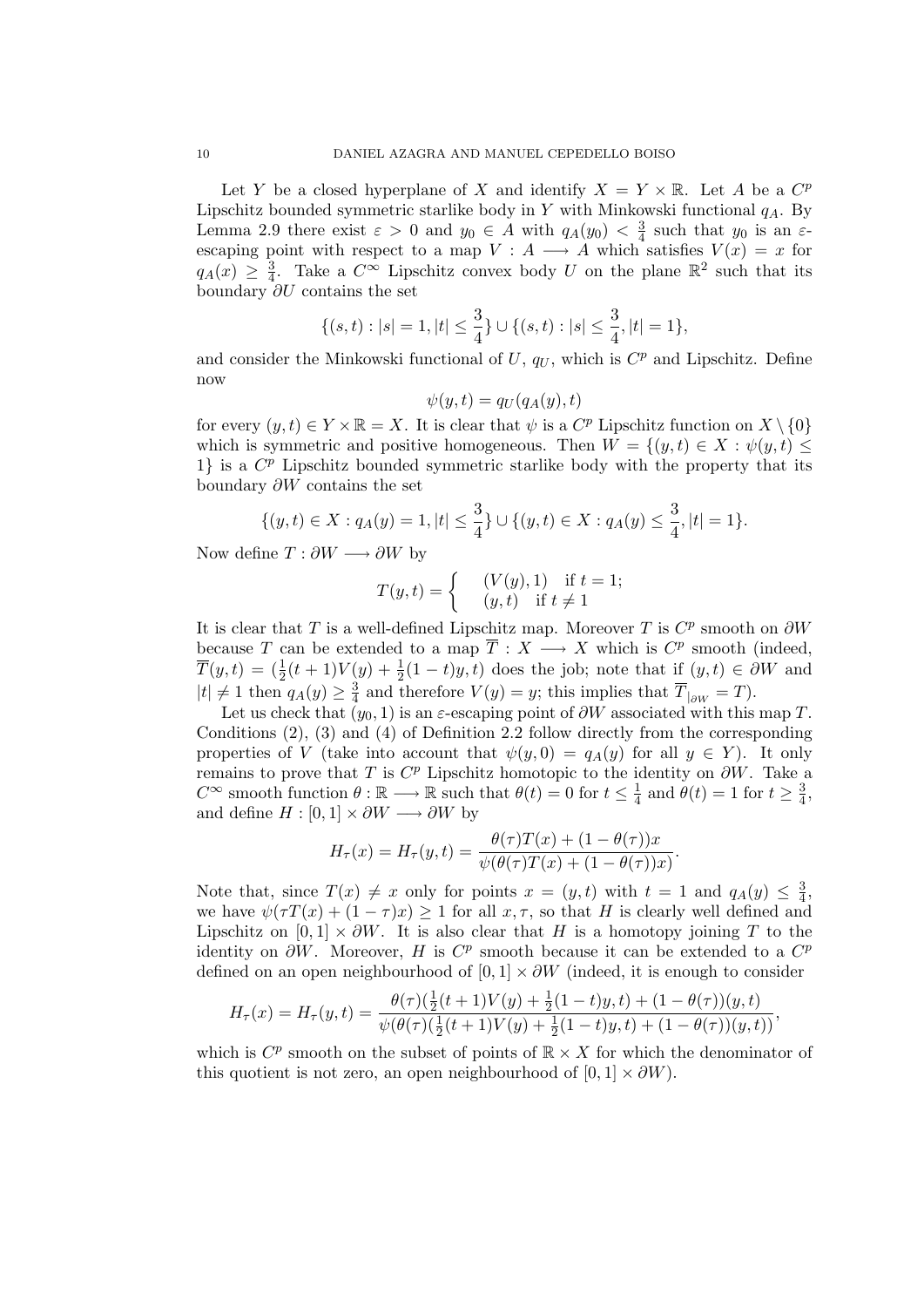## Proof of Proposition 2.5.

Let  $\theta : \mathbb{R} \longrightarrow [0, 1]$  be a non-increasing  $C^{\infty}$  smooth function such that  $\theta(t) = 1$ for  $t \leq \varepsilon/2$  and  $\theta(t) = 0$  for  $t \geq \varepsilon$ . Let us define

$$
\overline{f}(x) = \frac{\theta(\psi(x-x_0))x - (1 - \theta(\psi(x-x_0)))x_0}{\psi(\theta(\psi(x-x_0))x - (1 - \theta(\psi(x-x_0)))x_0)}
$$

for every x such that the above denominator is not zero. It is clear that  $\overline{f}$  is a  $C^p$ smooth map with the property that  $\overline{f}(x) = -x_0$  whenever  $\psi(x - x_0) \geq \varepsilon$ . The restriction of  $\overline{f}$  to  $\partial A$  gives us a  $C^p$  smooth Lipschitz function  $f : \partial A \longrightarrow \partial A$  which constantly attains the value  $-x_0$  outside  $\{x \in \partial A : \psi(x - x_0) < \varepsilon\}$ . To see that f is Lipschitz it is enough to take into account that there is some  $\delta > 0$  such that

$$
\|\theta(\psi(x-x_0))x - (1 - \theta(\psi(x-x_0)))x_0\| \ge \delta
$$

for all  $x \in \partial A$ , and the maps  $\theta, \psi$  are Lipschitz. Finally, define  $H : [0,1] \times \partial A \longrightarrow \partial A$ by

$$
H(\tau, x) = \frac{(1 - \theta(\tau))x + \theta(\tau)f(x)}{\psi((1 - \theta(\tau))x + \theta(\tau)f(x))}.
$$

It is not difficult to see that  $H$  is a  $C^p$  Lipschitz homotopy joining the identity to the function f on  $\partial A$ .

#### Acknowledgements

This research was carried out during a postdoctoral stay of the first-named author in the Equipe d'Analyse de l'Universit´e Pierre et Marie Curie, Paris 6. This author is indebted to the Equipe d'Analyse and very especially to Gilles Godefroy for their kind hospitality and generous advice.

#### **REFERENCES**

- [1] D. Azagra, Diffeomorphisms between spheres and hyperplanes in infinite-dimensional Banach spaces, Studia Math. 125 (2) (1997), p. 179-186.
- D. Azagra, On the topological classification of starlike bodies in Banach spaces, preprint, 1999.
- [3] D. Azagra and R. Deville Starlike bodies and bump functions in Banach spaces, preprint, 1999.
- [4] D. Azagra and T. Dobrowolski, Smooth negligibility of compact sets in infinite-dimensional Banach spaces, with applications, Math. Ann. 312 (1998), no. 3, 445-463.
- [5] Y. Benyamini and J. Lindenstrauss, Geometrical Nonlinear Functional Analysis, Volume I, to appear.
- [6] Y. Benyamini and Y. Sternfeld, Spheres in infinite-dimensional normed spaces are Lipschitz contractible, Proc. Amer. Math. Soc. 88, n. 3 (1983), 439-445.
- [7] C. Bessaga, Every infinite-dimensional Hilbert space is diffeomorphic with its unit sphere, Bull. Acad. Polon. Sci., Sér. Sci. Math. Astr. et Phys.14 (1966), pp. 27-31.
- [8] C. Bessaga and A. Pelczynski, Selected topics in infinite-dimensional topology, Monografie Matematyczne, Warszawa 1975.
- [9] H. Cartan, *Calcul différentiel*, Hermann, Paris 1967.
- [10] M. M. Day, Normed linear spaces, third ed., Springer-Verlag, Berlin, 1973.
- [11] R. Deville, G. Godefroy, and V. Zizler, Smoothness and renormings in Banach spaces, vol. 64, Pitman Monographies and Surveys in Pure and Applied Mathematics, 1993.
- [12] K. Goebel, On the minimal displacement of points under Lipschitzian mappings, Pacific J. Math. 45, n.1 (1973), 151-163.